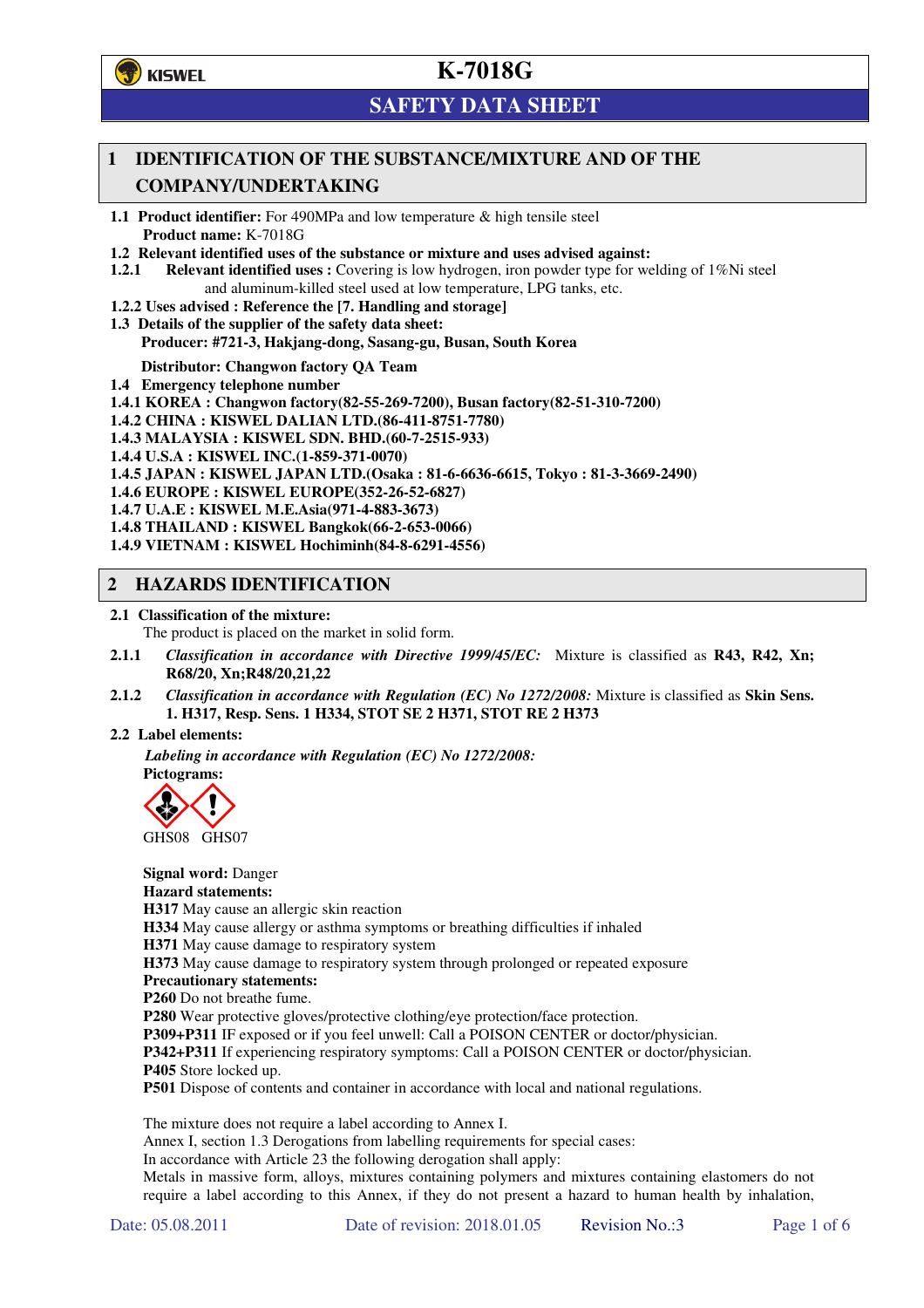**()** KISWEL

# **K-7018G**

# **SAFETY DATA SHEET**

ingestion or contact with skin or to the aquatic environment in the form in which they are placed on the market, although classified as hazardous in accordance with the criteria of this Annex.

### **On the other hand, we want to offer classification and label of welding fume for workers.**

**2.3 Other hazards:** No data available.

## **3 COMPOSITION/INFORMATION ON INGREDIENTS**

**3.1 Substances:** No data available.

**3.2 Mixtures:** The mixture contains dangerous substances:

|                                |                          |                | <b>Classification</b>                            |                                                                                                                                                                 |                                 |                                     |                                  |              |
|--------------------------------|--------------------------|----------------|--------------------------------------------------|-----------------------------------------------------------------------------------------------------------------------------------------------------------------|---------------------------------|-------------------------------------|----------------------------------|--------------|
| <b>Substance name</b>          | EC No.                   | Registr.<br>no | 67/548/EEC                                       | <b>Hazard Class</b><br>and<br>Category<br>Code(s)                                                                                                               | <b>Hazard</b><br>state-<br>ment | Pictogram/<br><b>Signal</b><br>word | Conc.<br>$(\%)$<br><b>Volume</b> | <b>Note</b>  |
| <sup>1</sup> Ferro Silicon     | $\overline{\phantom{a}}$ | ٠              | $\blacksquare$                                   |                                                                                                                                                                 | $\blacksquare$                  | $\blacksquare$                      | $1.0 - 3.0$                      | $\mathbf{r}$ |
| ${}^{1}$ Calcium fluoride      | 232-188-7                |                |                                                  |                                                                                                                                                                 | $\blacksquare$                  | $\blacksquare$                      | $6.0 - 10.0$                     |              |
| $1, 2$ Limestone               | 215-279-6                | $\sim$         |                                                  |                                                                                                                                                                 |                                 | $\overline{a}$                      | $11.0 - 15.0$                    |              |
| $^{\mathrm{1,2}}$ Mica         |                          | $\blacksquare$ |                                                  |                                                                                                                                                                 | ٠                               |                                     | $1.0 - 3.0$                      |              |
| <sup>2,3</sup> Titaniumdioxide | 236-675-5                |                | Xi; R36<br>Xi; R37<br>T; R48/23                  | Eye Irrit. 2<br>STOT SE <sub>3</sub><br><b>STOT RE1</b>                                                                                                         | H319<br>H335<br>H372            | Danger                              | $1.0 - 5.0$                      |              |
| <sup>1</sup> Sodium silicate   | 239-981-7                |                |                                                  |                                                                                                                                                                 | $\overline{\phantom{a}}$        |                                     | $1.0 - 5.0$                      |              |
| Nickel                         | $231 - 111 - 4$          |                | Toxic<br>Carc. Cat 3:<br>R40<br>T: R48/23<br>R43 | Carcinogenicity<br>Carc. 2<br>Specific target<br>organ toxicity -<br>repeated exposure<br><b>STOT RE1</b><br>Respiratory/ skin<br>sensitisation<br>Skin Sens. 1 | H351<br>H372<br>H317            | Danger                              | $0.5 - 3.0$                      | S, 7         |
| $2,3$ Iron                     | 231-096-4                |                | Xn;<br>R68/20/21/22<br>Xn;<br>R68/20/21<br>/22   | STOT SE <sub>2</sub><br>STOT RE <sub>2</sub>                                                                                                                    | H371<br>H373                    | Warning                             | $68.0 - 72.0$                    |              |
|                                |                          |                |                                                  |                                                                                                                                                                 |                                 |                                     |                                  |              |

<sup>1</sup>Substance is not classified in terms of Regulation (EC) No. 1272/2008 Annex VI.

<sup>2</sup>Substance with workplace exposure limits.

\* See all the hazard statements in chapter 16.

## **4 FIRST AID MEASURES**

### **4.1 Description of first aid measures:**

**In case of respiratory exposure**: Remove to fresh air and keep at rest. If breathing is difficult or has stopped, administer artificial respiration as necessary. Seek medical attention.

**In case of skin contamination**: Wash contaminated area thoroughly with soap and water. Remove and wash contaminated clothing. If a persistent rash or irritation occurs, seek medical attention.

 **In case of intrusion into eye**: Immediately flush eyes with large amounts of running water for at least 15 minutes, lifting the upper and lower eyelids. Get medical attention.

**In case of oral intake**: Ingestion is considered unlikely due to product form. However, if swallowed do not induce vomiting. Seek medical attention. Advice to doctor: treat symptomatically.

### **4.2 Most important symptoms and effects, both acute and delayed:** No data available.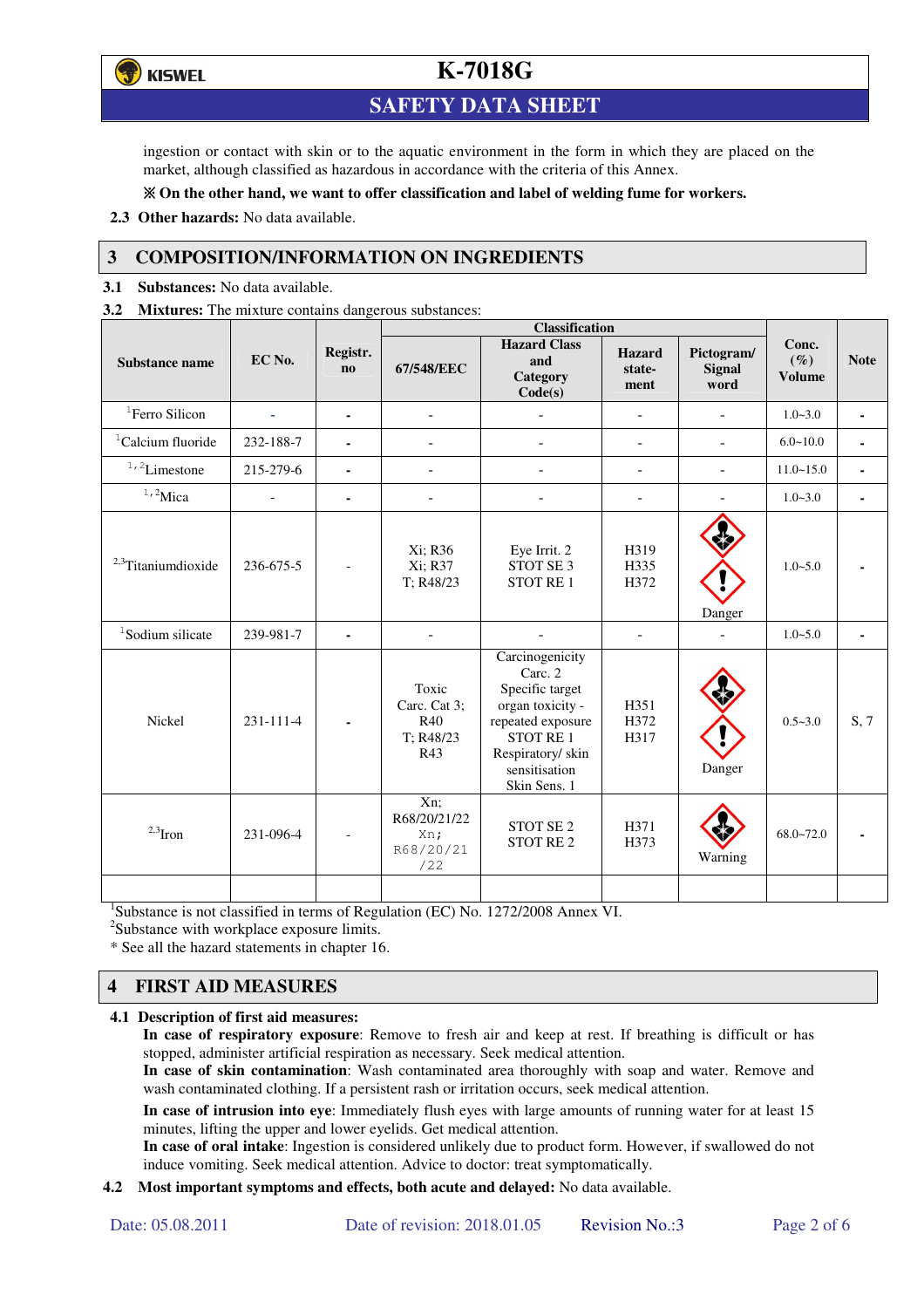

# **K-7018G**

# **SAFETY DATA SHEET**

**4.3 Indication of any immediate medical attention and special treatment needed:** No data available.

### **5 FIREFIGHTING MEASURES**

**5.1 Extinguishing media:** 

**Suitable extinguishing media:** Carbon dioxide, dry chemical, water spray. Use extinguishing media appropriate for surrounding fire.

**Unsuitable extinguishing media:** No data available.

- **5.2 Special hazards arising from the substance or mixture:** Fire may produce irritating or poisonous gases.
- **5.3 Advice for firefighters:** In the event of a fire, wear self-contained breathing apparatus and protective clothing.

## **6 ACCIDENTAL RELEASE MEASURES**

**6.1 Personal precautions, protective equipment and emergency procedures:** 

**For non-emergency personnel:** Wear appropriate personal protective equipment as specified in Section 8. Ensure adequate ventilation**.** 

**For emergency responders:** No data available.

**6.2 Environmental precautions:** Avoid dispersal of spilled material and contact with soil, ground and surface water, drains and sewers.

**Methods and material for containment and cleaning up:** Take up mechanically. Collect the material in labeled containers and dispose of according to local and regional authority requirements.

**6.3 Reference to other sections:** See Section 7 for information on safe handling. See Section 8 for information on personal protection equipment. See Section 13 for disposal information.

### **7 HANDLING AND STORAGE**

- **7.1 Precautions for safe handling:** Welding may produce fumes and gases hazardous to health. Avoid breathing these fumes and gases. Use adequate ventilation. Keep away from sources of ignition. Avoid contact with skin, eyes and clothing. Do not eat, drink and smoke in work areas.
- **7.2 Conditions for safe storage, including any incompatibilities**: Store in cool, dry and well-ventilated place. Keep away from incompatible materials. Keep away from heat and open flame.
- **7.3 Specific end use(s):** No data available.

## **8 EXPOSURE CONTROLS/PERSONAL PROTECTION**

**8.1 Control parameters:** Exposure limits were not established for this product.

Workplace exposure limits for substances contained in the mixture are listed in *EH40/2005* Workplace exposure limits:

|                             |                   | Workplace exposure limit                                                           |     |                                                                                                              |    |                 |  |
|-----------------------------|-------------------|------------------------------------------------------------------------------------|-----|--------------------------------------------------------------------------------------------------------------|----|-----------------|--|
| <b>Substance</b>            | <b>CAS</b> number | Long-term<br>exposure limit<br>(8-hour TWA<br>reference period)<br>$mg.m-3$<br>ppm |     | <b>Short-term</b><br>exposure limit<br>$(15\text{-minute})$<br>reference period)<br>mg.m <sup>3</sup><br>ppm |    | <b>Comments</b> |  |
| Limestone/Calcium carbonate | 1317-65-3         |                                                                                    |     |                                                                                                              |    |                 |  |
| Total inhalable             |                   | $\overline{\phantom{a}}$                                                           | 10  | $\overline{\phantom{0}}$                                                                                     |    |                 |  |
| Respirable                  |                   |                                                                                    | 4   |                                                                                                              |    |                 |  |
| Mica                        | 12001-26-2        |                                                                                    |     |                                                                                                              |    |                 |  |
| Total inhalable             |                   |                                                                                    | 10  |                                                                                                              |    |                 |  |
| respirable                  |                   |                                                                                    | 0.8 | $\qquad \qquad \blacksquare$                                                                                 |    |                 |  |
| Titanium dioxide            |                   |                                                                                    |     |                                                                                                              |    |                 |  |
| Total inhalable             | 13463-67-7        | $\overline{\phantom{0}}$                                                           | 10  |                                                                                                              |    |                 |  |
| resirable                   |                   | $\overline{\phantom{a}}$                                                           | 4   |                                                                                                              |    |                 |  |
| Iron oxide, fume (as Fe)    | 1309-37-1         |                                                                                    | 5   |                                                                                                              | 10 |                 |  |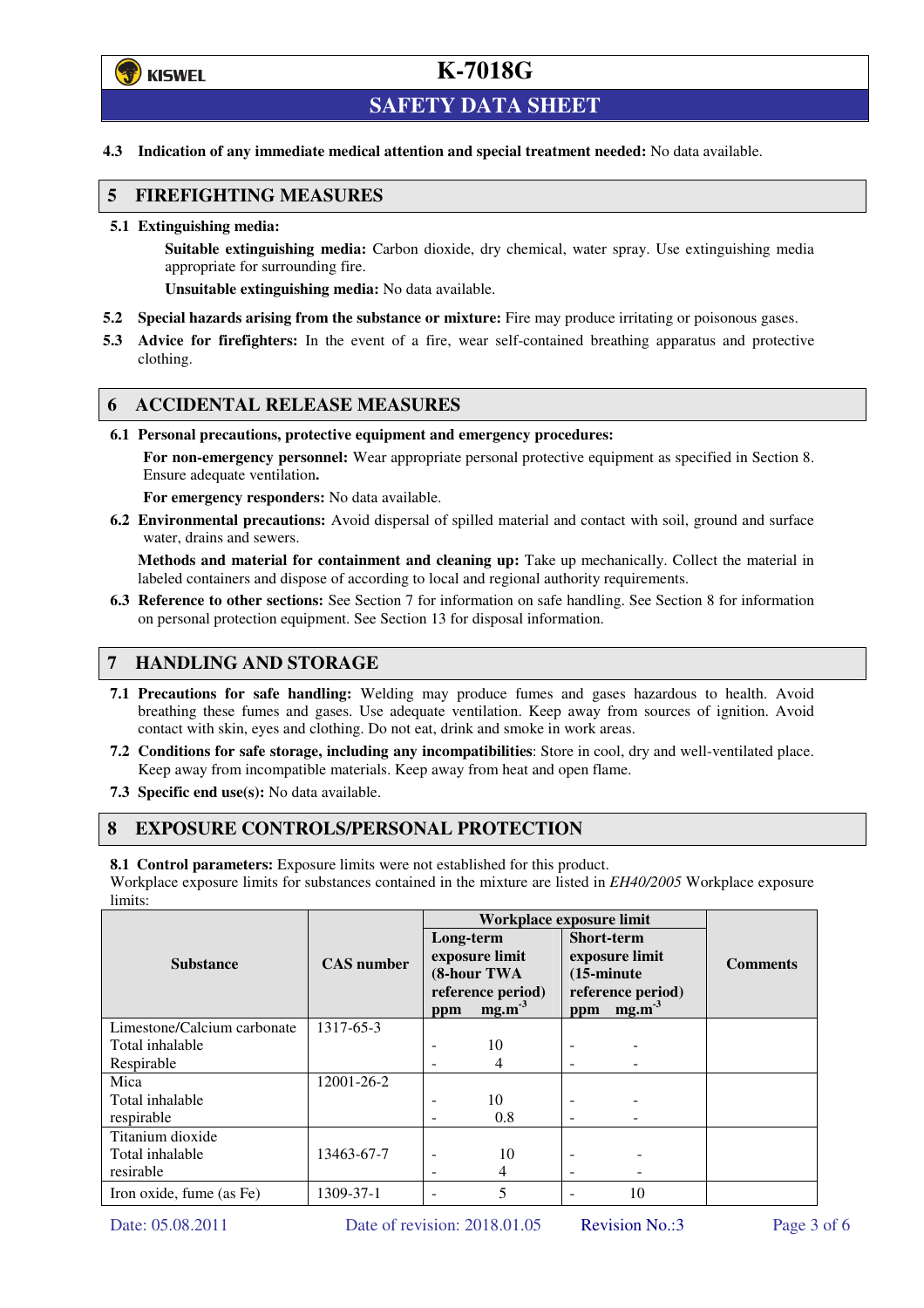**学**)KISWEL

# **K-7018G**

# **SAFETY DATA SHEET**

- \*A skin notation assigned to the OEL identifies the possibility of significant uptake through the skin.
- **8.2 Exposure controls:** Do not eat, drink and smoke. Immediately remove all contaminated clothing. Wash hands before breaks and at the end of work.
- **8.2.1 Appropriate engineering controls:** Use local exhaust ventilation during all welding operations.
- **8.2.2 Individual protection measures, such as personal protective equipment:**
- **8.2.2.1 Eye/face protection:** Always wear eye protection during welding operations, helmet and/or face shield with filter lens.

#### **8.2.2.2 Skin protection:**

**Hand protection:** Wear appropriate protective (welding) gloves during welding.

**Other:** Wear appropriate protective clothing and boots.

- **8.2.2.3 Respiratory protection:** If ventilation is insufficient, use appropriate respirator or self-contained breathing apparatus.
- **8.2.2.4 Thermal hazards:** No data available.
- **8.2.3 Environmental exposure controls:** Do not allow to enter sewers, surface and ground water.

### **9 PHYSICAL AND CHEMICAL PROPERTIES**

**9.1 Information on basic physical and chemical properties:** 

| Appearance:                                          | solid (metal rod)        |
|------------------------------------------------------|--------------------------|
| Odour:                                               |                          |
| <b>Odour threshold:</b>                              |                          |
| pH:                                                  |                          |
| Melting point/freezing point:                        | $\overline{\phantom{0}}$ |
| Initial boiling point and boiling range:             | $\overline{\phantom{0}}$ |
| <b>Flash point:</b>                                  |                          |
| <b>Evaporation rate:</b>                             |                          |
| Flammability (solid, gas):                           |                          |
| <b>Upper/lower flammability or explosive limits:</b> | $\overline{\phantom{a}}$ |
| Vapour pressure:                                     | $\blacksquare$           |
| Vapour density:                                      | ٠                        |
| <b>Relative density:</b>                             |                          |
| Solubility(ies):                                     |                          |
| Partition coefficient: n-octanol/water:              | $\qquad \qquad -$        |
| <b>Auto-ignition temperature:</b>                    | $\overline{\phantom{0}}$ |
| <b>Decomposition temperature:</b>                    | ٠                        |
| <b>Viscosity:</b>                                    |                          |
| <b>Explosive properties:</b>                         |                          |
| <b>Oxidising properties:</b>                         | $\overline{\phantom{a}}$ |

#### **9.2 Other information:** No data available.

### **10 STABILITY AND REACTIVITY**

- **10.1 Reactivity:** No data available.
- **10.2 Chemical stability:** The product is stable under normal conditions. When using it may produce dangerous fumes and gases.
- **10.3 Possibility of hazardous reactions:** No data available.
- **10.4 Conditions to avoid:** Avoid contact with incompatible materials.
- **10.5 Incompatible materials:** Acids, bases, oxidizing agents.

**10.6 Hazardous decomposition products:** Metal oxide fumes and gases are produced during welding.

# **11 TOXICOLOGICAL INFORMATION**

Date: 05.08.2011 Date of revision: 2018.01.05 Revision No.:3 Page 4 of 6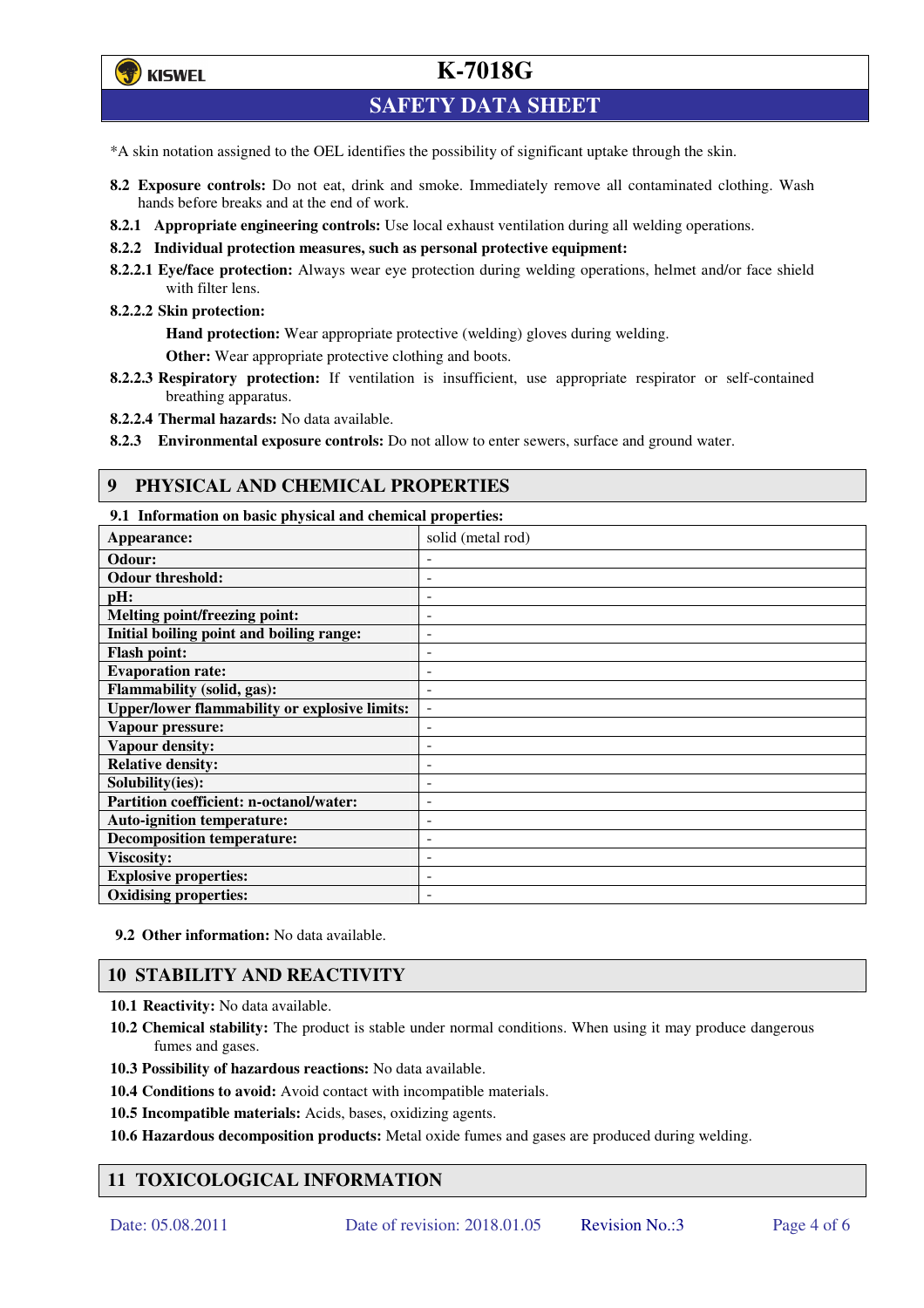

l

# **K-7018G**

# **SAFETY DATA SHEET**

#### **11.1 Information on toxicological effects:**

The mixture may cause an allergic skin reaction. It is suspected of causing cancer. It causes damage to organs through prolonged or repeated exposure.

### **12 ECOLOGICAL INFORMATION**

- **12.1 Toxicity:** No data available
- **12.2 Persistence and degradability:** No data available.
- **12.3 Bioaccumulative potential:** No data available.
- **12.4 Mobility in soil:** No data available.
- **12.5 Results of PBT and vPvB assessment:** No data available.
- **12.6 Other adverse effects:** No data available.

## **13 DISPOSAL CONSIDERATIONS**

**13.1 Waste treatment methods:** Dispose off in accordance with local and national regulations.

## **14 TRANSPORT INFORMATION**

**14.1 ADR/RID/ADN:** The mixture is not subject to international regulations on transport of dangerous goods.

| UN number:                            | - |
|---------------------------------------|---|
| UN proper shipping name:              |   |
| Transport hazard class(es):           | - |
| <b>Packing group:</b>                 |   |
| <b>Environmental hazards:</b>         |   |
| <b>Special precautions for user:</b>  |   |
| <b>Transport in bulk according to</b> |   |
| Annex II of MARPOL73/78 and the       |   |
| <b>IBC</b> Code:                      |   |

**14.2 IMDG:** The mixture is not subject to international regulations on transport of dangerous goods.

**14.3 ICAO/IATA:** The mixture is not subject to international regulations on transport of dangerous goods.

# **15 REGULATORY INFORMATION**

#### **15.1 Safety, health and environmental regulations/legislation specific for the substance or mixture:**

- Corrigendum to Regulation (EC) No 1907/2006 of the European Parliament and of the Council of 18 December 2006 concerning the Registration, Evaluation, Authorization and Restriction of Chemicals (REACH), establishing a European Chemicals Agency, amending Directive 1999/45/EC and repealing Council Regulation (EEC) No 793/93 and Commission Regulation (EC) No 1488/94 as well as Council Directive 76/769/EEC and Commission Directives 91/155/EEC, 93/67/EEC, 93/105/EC and 2000/21/EC (OJ L 396, 30.12.2006);
- Corrigendum to Directive No 2006/121/EC of the European Parliament and of the Council of 18 December 2006 amending Council Directive 67/548/EEC on the approximation of laws, regulations and administrative provisions relating to the classification, packaging and labeling of dangerous substances in order to adapt it to Regulation (EC) No 1907/2006 concerning the Registration, Evaluation, Authorization and Restriction of Chemicals (REACH) and establishing a European Chemicals Agency (OJ L 396, 30.12.2006);
- Regulation (EC) No 1272/2008 of the European parliament and of the Council of 16 December 2008 on classification, labeling and packaging of substances and mixtures, amending and repealing Directives 67/548/EEC and 1999/45/EC, and amending Regulation (EC) No 1907/2006 (OJ L 353, 31.12. 2008).